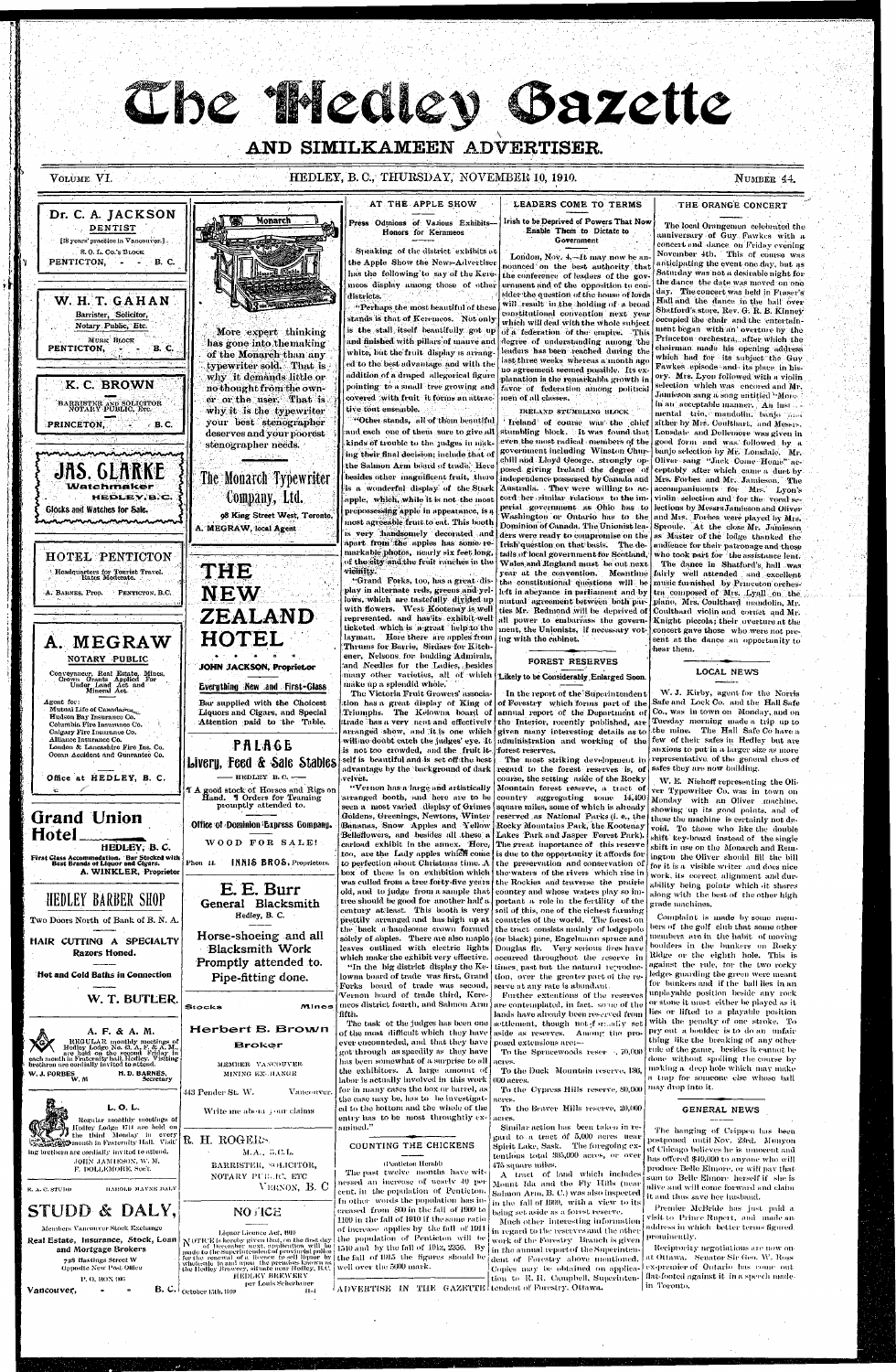



made

 $10 - 1$ 

-40-1

40-1



supremacy which entailed such stupendous effort to attract any notice at all. In the Okanagan they have an exceedingly large acreage to choose from and the growers there have been specializing in a few varieties with which they have been able to accomplish great things. At Keremeos, with the exception of some three or four old orchards, the acreage planted in apples will require a few years yet before the trees come into bearing, and in the older orchards little attention has been paid to the growing of specimen apples for show purposes, the object being rather to secure as big a yield as possible with the minimum expenditure of time and altention. This year in Frank Richter's orchard at Keremeos there was taken from a single tree the immense coop of 32 boxes and it is not at all likely that any of the trees from which Kelowna's prize fruit was taken were required to carry any such load. Then again it is a generally accepted fact that the particular locality where any separate variety of fruit will attain an unusual degree of excellence will not produce other varieties of more than average quality and often not even average. To bear this out we find the particular localities that have been most successful as prize winners in apple growing cannot begin to hold their own in the production of peaches and other more tender varieties of fruit. It therefore must follow that the locality which ean produce peaches and other tender fruits of a quality above the average commercial requirements and grow apples as well that are fully up to the average is the locality where fruitgrowing can be followed with the maximum of profit and that is really the position in which the Similkameen and the Lower Okanogan find themselves today. Alterether we have much reason to be all satisfied with

الايامية فالمروز وكال

undertaking the heavy task of repre-

senting the district in a contest for

notices.

1910

-20

 $27$ 

-21

28

SIMILKAMEEN LAND DISTRICT.

TAKE notice that E. L. Steves, of Rock<br>Creek, District of Yale, B. C. intends to<br>apply for permission to purchase the following<br>described land :--

Commencing at a post planted at the cast<br>side of the Kettle Riveropposite the north cast<br>corper of Lot 3132, marked "E. L. Steves, north carter or not not, mercury, thence 20 chains; east thence<br>60 chains south; thence 20 chains; east thence<br>60 chains south; thence 31 chains, more or less,<br>west to river boundary; containing 120 acres,<br>more or less.

Rock Creek, B. C. Aug. 25th, 1910

MOTICE is been<br>by the means and the superior between the distribution of December next, application will be<br>made to the Superintendent of Provincial<br>Police for renewal of the hotel licence to sell<br>piquor by retail in the h Dated this 6th day of October, 1910.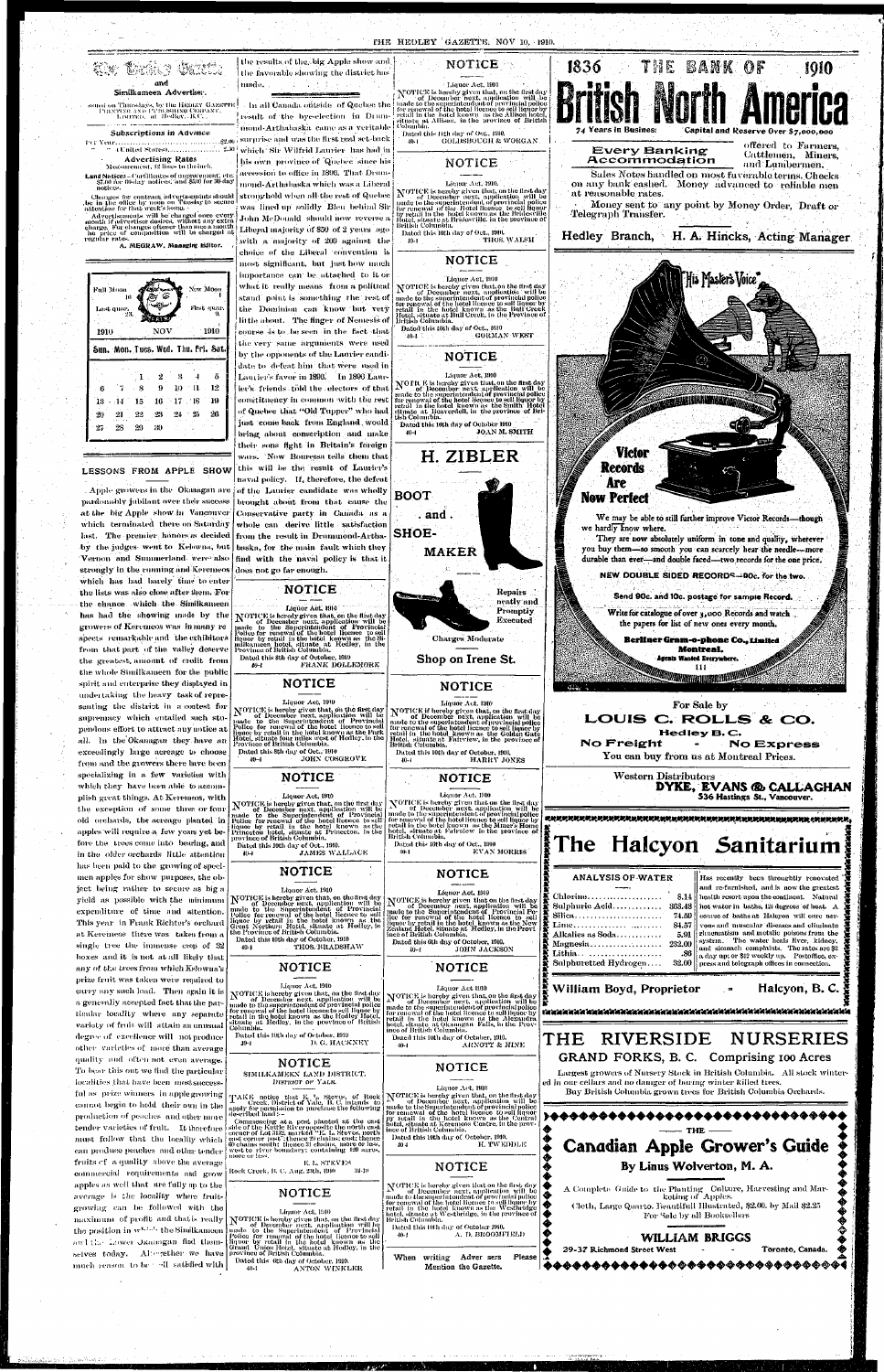## **Town and District.**

**: «** 

Greenwood boy scouts are likely to ; be disbanded because of rowdyism in the ranks. •• ' *"•'•'* 

. Frank Bailey, came, in last week and is stopping in.Hedley for a few days, looking after his mining interests in this locality. .

O. Haus. of McLeod, Alta, inspector - for the Bank of British North America, was in town last week inspecting the Hedley branch and spent a couple of days in Lown.

Bert Schubert returned on Tuesday to spend a few days at his home here. He has been employed during the past year with the Bank of Hamilton in North Vancouver.

The public ward of the hospital was taxed last week almost to its limit, every bed except one being taken up. Accidents played, a conspicuous part in supplying patients.

A concert will be given in the Town Hall on Wednesday, Nov. 23rd, under the auspices of the Ladies' Aid. Ad- $\circ$  mission and refreshments, 50 cents. A cafe will be in connection, also.

Yesterday's snowfall was the first instalment of the beautiful we have had at Hedley this season. There were several 'flumes up at the Nickel' Plate which is generally expected, but this it rather early for down here in the valley.

which should have appeared last week was left out owing to the hurry incidental to a holiday occurring in the early part of the week.

Rev. G. R. B. Kinney preached in camp look ridiculous in the eyes of Oct 30 Hedley on Sunday'evening last., *By*  those whose serious attention we an oversight a-notice of the service would like to attract. The plain un-An illustrated.write-up of the Similkameen appeared in Saturday's News-Advertiser. There appeared to be just about enough fact in the data employed to make the article interesting bub not enough to give it value on the score of reliability. When the word "billion" is used in speaking of mineral output it begins to look as if there might be meditated design to make a adorned truth, at all events, is all Camp Hedley either needs or wants.

Good, progress has been made dur-

on Tuesday where he has a seat on the game to be played right along the stock exchange. It is his inten- junder most ideal conditions. The only tion to spend the winter in Vancou- drawback for some of the players is ver and it is not improbable that he may have some work done this winter difficult to get in a double round of by contract on properties in which he the links unless a start is made about is interested.

possible on the new road to the sta- mountain at a rather early hour. tion. The dump cars are now being used to good effect, the cars being filled as far as practical by caving. A seam of sand occurring at an awkward spot in the drift gave a good deal of trouble for a while.

H. A. Turner, road supervisor for the district was in town this week inspecting the work on the road to the station and was very well pleased with the progress being made and particularly with the low cost with which the dirt is being handled. Some days the present small gang are handling 115 cars a day and as the cars take a yard and a half at a load that is doing the work about as cheaply as anyone could want. On this trip he has with him the plans of the bridge and was making arrangements for having it biiilt.

Bulldog Brown left for Vancouver wet weather has held off permitting Local golfers are , pleasantly surprised with the wav in which the cold or Work is proceeding as rapidly as has a habit now of getting behind the that night comes too soon, making it 2 o'clock or shortly after, for the sun

> O. H. Carle, the fruit man was in town on Tuesday and reports that in a few weeks more there will not be an apple to be had in the valley as the output has all been bought up for snipment to outside points. Anyone who saw Frank Richter's orchard a couple of months ago certainly would

**CORKESPONDING WEEK OF LAST YEAH**  . -<br>Highest maximum temperature<br>Average maximum do

AT THE MILL.

Oct *»j. ..* 48<sup>v</sup> . 34  $\mathbf{31}$   $\mathbf{33}$   $\mathbf{33}$   $\mathbf{34}$   $\mathbf{35}$ Nov 1 .. 50 .. 39  $2 - 32$  .  $-34 - 54 - 42$ 3 .. '..':. 43 -..' 25  $4$  .  $\cdot$  56  $\cdot$  .  $\cdot$  34 5 .. 54 30 Average maximum temperatur e 51.14 Average minimum do 33.14<br>Mean do 42.14 Mean do 42.14<br> **Rainfall for the week .23** inches

and Miss Vivian Irwin, of Okahagan chaps over on the prairies munching Average do Co., Washington, were made man and our good apples and not one obtain- Mean not think it possible that there should be any scarcity of apples in the valley **Highest maximum temperature**  $\bar{5}\bar{2}$ in this year of grace. Fancy those **Average** do **Lowes t m i minim i** 

**47. 2 7 32.4 2**   $39.71$  French Flannel, Flannelette and Lustre Waists in all sizes and colors.

Messrs. Boeing and Brass have the few trees for himself and grow his here Avhere they have been grown. About the only safeguard in the future will be for every one to plant a **Try** 

> DISTRICT OF YALE. TAKE notice that I, Marcus H.L. Jacombs<br>intends to apply for permission amalgamator,<br>intends to apply for permission to purchase the<br>following described lands-commencing at a post planted about 30<br>chains from the west fork of Sterling Creek on<br>its north side and about half a mile above the<br>forks of same; thence south 20 chains; thence<br>cast 20 chains; thence north 20 chains; then MARCUS H. L. JACOMBS October 9th, 1910 41-10

Average maximum temperature 42.28 Average minimum do 27.42<br>Mean temperature 34.85

Rainfall for the week 0.00 inches.<br>Snowfall  $\cdot$   $\cdot$   $\cdot$  6.0

Average maximum — do<br>Lowest minimum — do

Average minimum — do<br>Mean



Taxes 21 75<br>30 00<br>27 00 US 25 :i *75 :m 75*  21 ;\*)0 Jo SO

On Saturday afternoon Rev. G.R.B. Kinney officiated at a pleasant function at the Great Northern hotel when he performed the marriage ceremony whereby Wm. J. Howe, of Princeton, wife. The happy couple remained in town over Sunday and on Monday they left for Princeton. contract of effecting various needed own apples. improvements in the hospital, part of which will be the finishing up of the top storey so as to make three more clarke's jewellry store where it has rooms and a hall; numerous changes in the basement; putting another door from the public ward into the bath room; another window in the operating room and a porch over the door. If a few more opinions are expressed relative to the severity of the coming winter, people will begin after a while to think there may be something in it. Even weather wise Foster who. •always wants to be with the crowd is talking an unusally profitable winter for the coal man. The big smokestack over the newbattery of boilers at the power house gave out a column of smoke on Monfor the first. The fire put under the boilers was a light one and only a light pressure of steam was tried as the boilers had not yet been inspected by the provincial boiler inspector and the manager did not want to take any risk, the fire being put in merely for drying out. The inspector is expected along every day.  $\mathbf{A}$  LL PARTIES owing butcher bills to either<br>arc hereby notified their accounts are payable<br>to the undersigned to whom all the book debts<br>have been assigned by George Cawston. A speedy settlement of these accounts is requested.

the last week putting in a six inch pipe down Ellis Street to give a bigger volume of water at, the mill and also,  $\frac{1}{20}$ to act as an alternate line in case of trouble with the main down, Scott avenue.  $\langle$  Unless, the  $\langle$  coming , winter  $\rangle$ should prove unusually severe and the water supply in Twenty-mile fail beyond the point expected the works should be in much better shape this winter than ever before.

A novelty in the jewellry line is to be seen in the window of James been on display for a few weeks. It is a 400 day clock with a pendulum movement altogether new and unique, and the whole clock is contained in a glass case. While it will run for 400 days without re-winding it is supposed to be wound once a year. This clock should be the very thing for the man who forgets to wind the eight-day clock. He can make a rule to wind the clock at the same time when he sits up to watch the new year in and should he forget to do so then he still has 35 days' grace in which to wind up before the clock stops.

Maximum Minimum

**§** *x-* **If** 

Mean temperature

Lowest minimum  $\,$ 

Mean :

By using modern type faces on good stock

## **The Gazette Job Department**  is prepared to turn it out for you

**Patronize the Home Shop**<br>**i**<br>**I You Want Home Trade.<br><b>imminished in the Shop** 

**You Want Home Trade.** 

CORKESPOXDIXG AVEEK OF LAST **YF.AR** 

**'" d o d o d o d o** 



**Vidoria** 

**Cross** 

**CEYLON TEA. Pure and Invigorating.**  *x* 

**I** 

*x <sup>X</sup>* **•**  *K* 

Also a Great Variety of

**LADIES'SKIRTS** 

NOTICE TO DEBTORS

**LADIES' FALL and WINTER UNDER-WEAR at EASTERN PRICES**  All this season's goods, Llama and Silk Lisle Lace Hose newly in. Gall and inspect our goods before order-

in Serge, Lustre, Panama, Tweed and Viole.

ing from catalogues.

Hedley Nov, Ith, 1910

SALE **OF MINERAL** CLAIMS

**FOR UNPAID** TAXES.

*X X X X* 

**' \*£**  *I* 

*x* 

*x*  **£ £**  *x X X I X*  **I**  *X X X*  **I**   $\mathbf{z}$ *X X I X I X X K* 

 $\check{\bullet}$ 

 $\boldsymbol{\check{\bullet}}$  $\boldsymbol{\check{\mathsf{z}}}$ 

 $\boldsymbol{\check{\bullet}}$ 

n kan katan katan katan katan katan katan katan katan katan katan katan katan katan k

Owner James Estate and H, Nicholson Dominion Con. Gold Mining Co. Name of Claim Snowdcn Dlackllawk Flora irginia Manton Fraction Western Hill Haligonian Kitchener Duller airview Roberts British<br>I}ritish Lion Powis Webfoot Oro Bastantc

Hairspring Edward the Seventh Admiral Dewey Dynamiter



woolen goods for the little ones and we want every mother

RONALD HEWAT

Deputy Assessor and Collector, Kettle River Assessment District | SUBSCRIBE FOR THE GAZETTE

Hritish Lion Gold Mining Co

r of 10 o'clock in the

Steven Mangott<br>Chas, de B. Green<br>G. A. Bemis et al

AVM. YOUNKIN CGAL<br>12. A. Sidlov It. G. Side Sy

•G, Honnctt

Lot No.

- 583<br>1508<br>1097<br>1078

1978 Seksis Seksis 1985<br>651s Alexandrija Seksis 1985<br>1911 - Dili

*•1055*  2(150 ;ii('9 1752 707



2:100 20 00

A. J. KING

2 00 28 00

NOTICE

Canada's Big Popular Company Chosen alike by rich and poor.

William J. Twiss<br>MANAGER.

Fee Block, - 570 Granville St. VANCOUVER, B.C.

A. MEGRAW, Local Agent. .<br>A. Tiegen der der antwerkende andere der antwerkende andere der der antwerkende andere der der antwerkende ant

I HEREBBY GIVE NOTICE that on Monday the 7th day of November, A. D. 1900, at the<br>hour of 10 o'clock in the forenoon at the Government Office, Fairview, I shall offer for Sale at<br>Public Auction, the Crown Granted Mineral Cl Dated at Fairview this 21th day of September, A. D. 1910

Jackets, Overalls, Gaiters, Mitts, Gloves Shawls, Hose Etc. Just Opened Up

In Kettle River Assessment District, Province of British Columbia Costs 2 00 2 00 2 00  $200$ 2 00 2 00 2 00 2 00 2 00 2 00 2 00 2 00 2 00 2 00 2 00 2 00 2 00 2 00 Total 20 75 .'12 00 29 0(1 JO 2.<sup>r</sup> > 5 75 ,-iS 75 23 50<br>17 50 27 (10 *•Si* 00 20 50 as 00 *•Si* 00 28 00 a s 00 Ho 75 ears And 1909 Best of All With over Eight Millions of new business written in Canada alone in 1909. Began business in 1870 with as- $\frac{1}{5}$  sets \$6,216, and now the assets are over \$14,000,000.